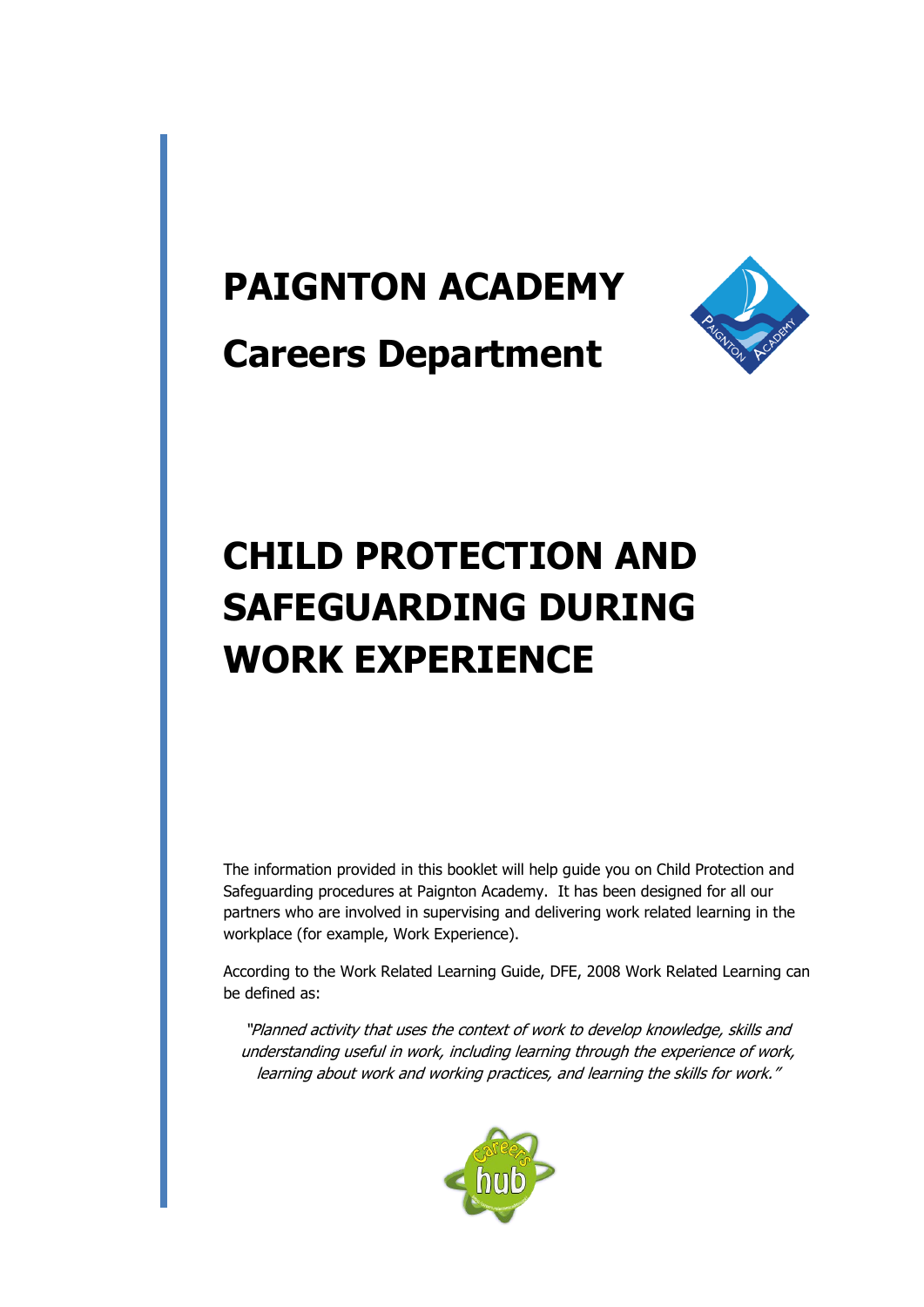## **Keeping Young People Safe during Work Related Learning**

Child Protection and Safeguarding can be a cause for concern for everyone involved in Work Related Learning, especially during Work Experience placements.

In order to support you, we have produced this guide to provide you with information on the procedures to follow, in relation to the safeguarding and protection of young people who are on placement with you. The guide also gives you information on how to keep yourself safe when working with young people.

It includes the details of key people at the Academy, who you can contact if you have a concern, or wish to ask any further questions relating to child protection or safeguarding in relation to Work Related Learning.

## **Academy Statement**

Paignton Academy holds the safety, health, well-being and welfare of its students as paramount. We are committed to safeguarding and work together to ensure that our students thrive in a safe and supportive environment, whatever their age, ethnicity, religion, disability, sexual identity or gender. All staff in the Academy are trained in Safeguarding and Child Protection issues and are kept up to date with changes in legislation and practice. We take any allegation and suspicion of abuse seriously and will respond to them promptly.

Our safeguarding and child protection policies and procedures have been written with these principles in mind and are in line with national and local Safeguarding and Child Protection legislation and guidance.

## **Safeguarding**

Paignton Academy adopts the definition of Safeguarding used in the Children Act 2004, the DfE document "Working Together to Safeguard Children (2018)' and the DfE statutory guidance document "Keeping Children Safe in Education (September 2019)" which focuses on safeguarding and promoting children's welfare and can be summarised as:

- **•** protecting children from maltreatment;
- preventing impairment of children's health or development;
- ensuring that children grow up in circumstances consistent with the provision of safe and effective care;
- taking action to enable all children to have the best outcomes.

## **Designated Child Protection Persons**

**If you wish to report any concerns that you may have about a young person or wish to discuss any issues relating to Child Protection and Safeguarding in the work place, please do not hesitate to contact one of the persons below:**

**Mr Smith, Head of School, Designated Safeguarding Lead Tel: 01803 403005 – Waterleat Road**

**Mr Scott, Safeguarding Officer Tel: 01803 403005 – Waterleat Road**

**Mrs Mountford, Deputy Safeguarding Lead Tel: 01803 403005 – Waterleat Road**

**Mrs Collins, Deputy Safeguarding Lead Tel: 01803 403003 – Borough Road**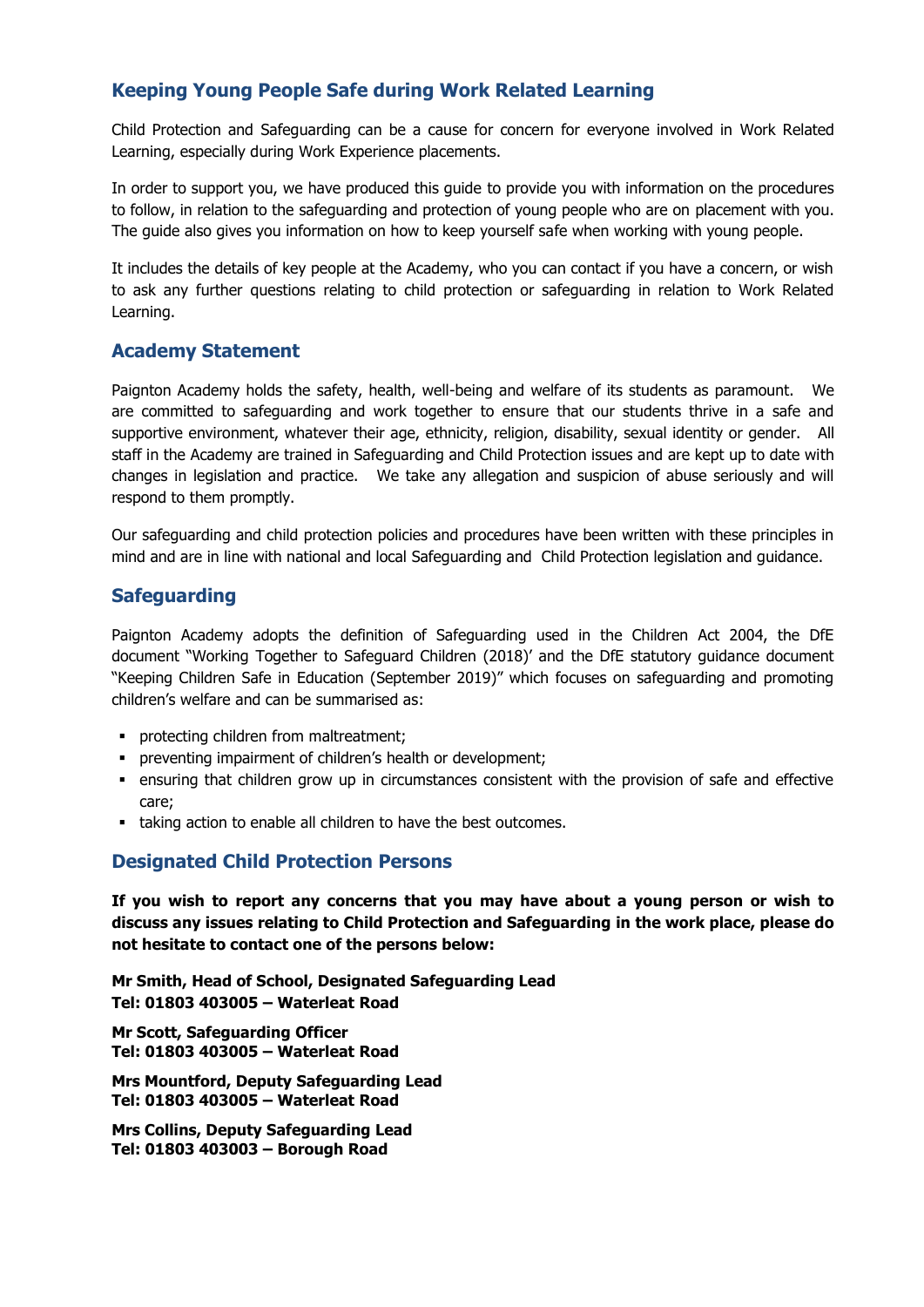## **Keeping Yourself and Young Person Safe**

Always provide a protective culture that puts young people's interests first:

- Know who to contact to express concerns about a young person's welfare.
- Be aware and alert to the signs and symptoms of abuse.
- **•** Share information appropriately in the best interests of the young person.
- **•** Treat everyone equally don't show favouritism.
- Do not enter into any personal relationship with a young person even if they are over 16.
- Do not take a young person in your personal car alone  $-$  use company vehicle only.
- Do not physically restrain a young person.
- Do not swear in front of, or at, a young person.
- Do not make sexual references or innuendos to a young person.
- Do not permit abusive peer activities (bullying).
- Do not give out your personal mobile number to a young person always use the company contact number.
- Do not use your personal e-mail address to contact a young person  $-$  always use the company e-mail address.

## **Brief Summary of the Main Categories of Abuse**

(taken from the guidance document Keeping Children Safe in Education, part 1 September 2019)

#### **Physical Abuse**

A form of abuse which may involve hitting, shaking, throwing, poisoning, burning or scolding, drowning, suffocating or otherwise causing physical harm to a child. Physical harm may also be caused when a parent or carer fabricates the symptoms of, or deliberately induces, illness in a child.

#### **Emotional Abuse**

The persistent emotional maltreatment of a child such as to cause severe and adverse effects on the child's emotional development. This could include ridiculing, humiliation, fear, intimidation, criticism, lack of love and affection, bullying, unrealistic expectations, cyber bullying. It could also include overprotection, limitation of exploration, and learning and preventing the child from participating in normal social interaction.

#### **Sexual Abuse**

This kind of abuse involves forcing or enticing a child or young person to take part in sexual activities, not necessarily involving a high level of violence, whether or not the child is aware of what is happening. The activities may involve physical contact or non-contact activities including grooming a child in preparation for sexual abuse. Sexual abuse can take place online, and technology can be used to facilitate offline abuse.

#### **Neglect**

Neglect is the persistent failure to meet a child's basic needs, both physical and psychological, which is likely to results in the serious impairment of the child's health or development. This could include the carer failing to:

- provide adequate food, clothing and shelter;
- protect a child from physical and emotional harm or danger;
- ensure adequate supervision;
- ensure access to appropriate medical care or treatment.